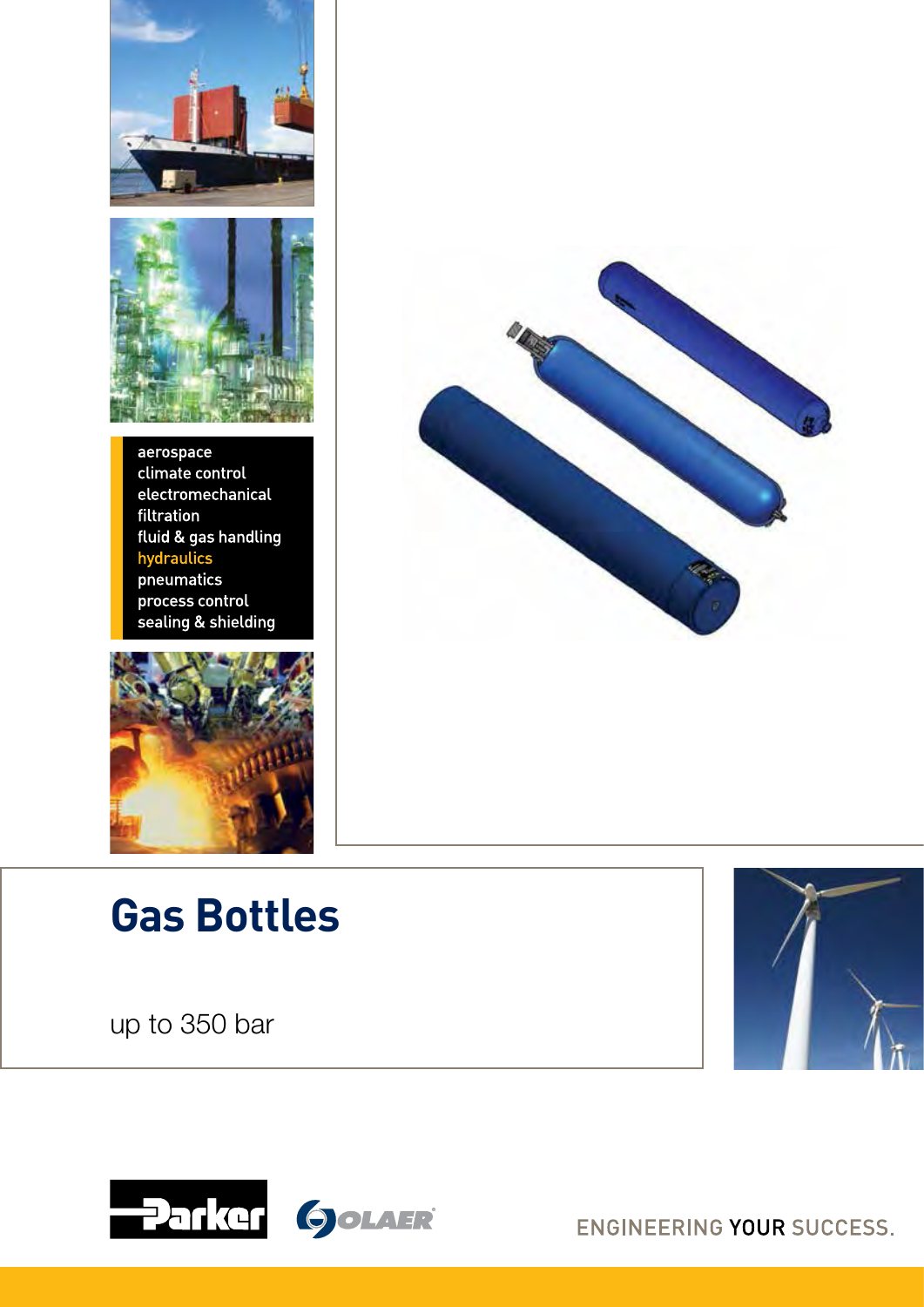#### **BA EHB Series, 10 to 57 Litres, 330 bar**

Standard Version (Carbon Steel shell) for mineral oils. According to PED 2014/68/EU, EN14359 Fluid Group 2 Products, Part numbers, Accessories, Dimensions

|                           |                |                                                                            |                                             | Max.                                      | Temp.<br>Range <sup>1</sup><br>min/max<br>$(^{\circ}C)$ | <b>Max</b><br>Weight<br>kg |                          | <b>Dimensions in mm</b> |     |    |           |     |                  |                       |  |
|---------------------------|----------------|----------------------------------------------------------------------------|---------------------------------------------|-------------------------------------------|---------------------------------------------------------|----------------------------|--------------------------|-------------------------|-----|----|-----------|-----|------------------|-----------------------|--|
| <b>Type</b>               | Part<br>number | <b>Complete</b><br><b>Repair Kit</b><br><b>Model</b><br><b>Part number</b> | <b>Effective</b><br>Gas<br>volume<br>Litres | <b>Working</b><br>pressure<br>(PS)<br>bar |                                                         |                            | <b>Top</b><br>connection | A<br>max<br>Length      | B   | C  | øD<br>max | øE  | F<br>on<br>flats | øG<br>connec-<br>tion |  |
| EHB 10-330/90 10949501125 |                | KIT EHB 10 TO 57-330 D22<br>19060400225                                    | 9.2                                         | 330                                       | $-40/+80$                                               | 29                         | 1/2" 20 UNF              | 554                     | 103 | 40 | 226       | 101 | 70               | G 2"                  |  |
| EHB 12-330/90 10993401125 |                | KIT EHB 10 TO 57-330 D22<br>19060400225                                    | 11                                          | 330                                       | $-40/+80$                                               | 34                         | 1/2" 20 UNF              | 654                     | 103 | 40 | 226       | 101 | 70               | G 2"                  |  |
| EHB 20-330/90 10933901125 |                | KIT EHB 10 TO 57-330 D22<br>19060400225                                    | 17.8                                        | 330                                       | $-40/+80$                                               | 46                         | 1/2" 20 UNF              | 864                     | 103 | 40 | 226       | 101 | 70               | G 2"                  |  |
| EHB 24.5-<br>330/90       | 10943501125    | KIT EHB 10 TO 57-330 D22<br>19060400225                                    | 22.5                                        | 330                                       | $-40/+80$                                               | 53                         | 1/2" 20 UNF              | 999                     | 103 | 40 | 226       | 101 | 70               | G 2"                  |  |
| EHB 32-330/90 10935901125 |                | KIT EHB 10 TO 57-330 D22<br>19060400225                                    | 32                                          | 330                                       | $-40/+80$                                               | 76                         | 1/2" 20 UNF              | 1387                    | 103 | 40 | 226       | 101 | 70               | G 2"                  |  |
| EHB 42-330/90 11181801125 |                | KIT EHB 10 TO 57-330 D22<br>19060400225                                    | 42                                          | 330                                       | $-40/+80$                                               | 82                         | 1/2" 20 UNF              | 1529                    | 103 | 40 | 226       | 101 | 70               | G 2"                  |  |
| EHB 50-330/90 11137501125 |                | KIT EHB 10 TO 57-330 D22<br>19060400225                                    | 48.5                                        | 330                                       | $-40/+80$                                               | 105                        | 1/2" 20 UNF              | 1903                    | 103 | 40 | 226       | 101 | 70               | G 2"                  |  |
| EHB 57-330/90 11181901125 |                | KIT EHB 10 TO 57-330 D22<br>19060400225                                    | 51                                          | 330                                       | $-40/+80$                                               | 110                        | 1/2" 20 UNF              | 1999                    | 103 | 40 | 226       | 101 | 70               | G 2"                  |  |



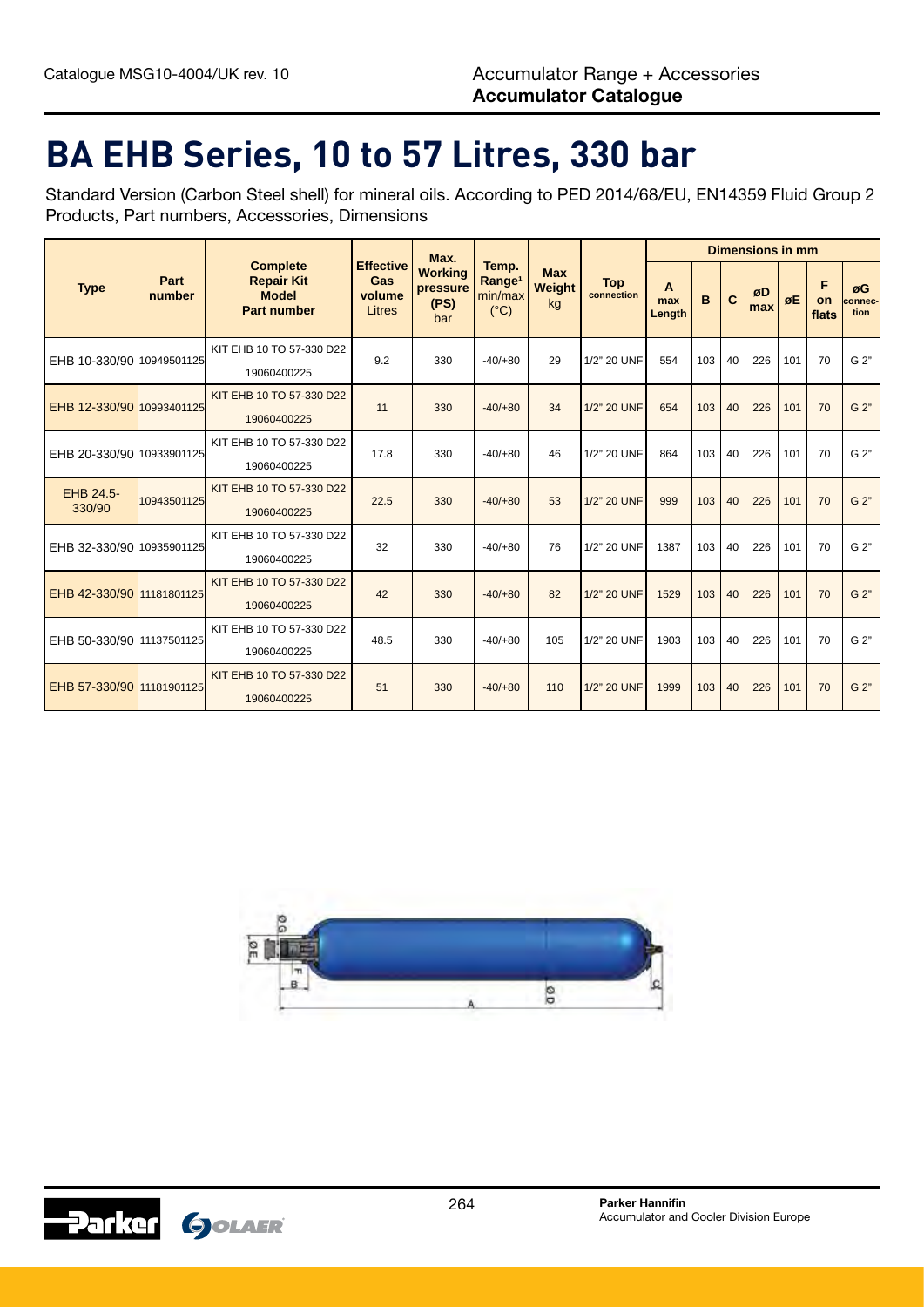#### **BA EHB Series, 1.6 to 10 Litres, 350 bar**

Standard Version (Carbon Steel shell) for mineral oils. According to PED 2014/68/EU, Product , Part numbers, Accessories, Dimensions

|                              |                |                                                                            |                                             | Max.                                      |                                                         |                            |                          | <b>Dimensions in mm</b> |              |    |           |    |                  |                  |  |
|------------------------------|----------------|----------------------------------------------------------------------------|---------------------------------------------|-------------------------------------------|---------------------------------------------------------|----------------------------|--------------------------|-------------------------|--------------|----|-----------|----|------------------|------------------|--|
| <b>Type</b>                  | Part<br>number | <b>Complete</b><br><b>Repair Kit</b><br><b>Model</b><br><b>Part number</b> | <b>Effective</b><br>Gas<br>volume<br>Litres | <b>Working</b><br>pressure<br>(PS)<br>bar | Temp.<br>Range <sup>1</sup><br>min/max<br>$(^{\circ}C)$ | <b>Max</b><br>Weight<br>kg | <b>Top</b><br>connection | A<br>max<br>Length      | $\mathbf{B}$ | C  | øD<br>max | øE | F<br>on<br>flats | øG<br>connection |  |
| EHB 1.6-350/90   11106501125 |                | KIT EHB 1.6-350/90<br>19067801125                                          | 1.60                                        | 350                                       | $-40/+80$                                               | $\overline{7}$             | 1/2" 20 UNF              | 414                     | 54           | 40 | 116       | 50 | 32               | G 3/4"           |  |
| EHB 2.5-350/90               | 10940901125    | KIT EHB 2.5-350/90<br>19067901125                                          | 2.4                                         | 350                                       | $-40/+80$                                               | 10                         | 1/2" 20 UNF              | 521                     | 66           | 40 | 116       | 68 | 50               | G 1 1/4"         |  |
| EHB 5-350/90                 | 10941001147    | KIT EHB 5-350/90<br>19067901125                                            | 5                                           | 350                                       | $-40/+80$                                               | 16                         | 1/2" 20 UNF              | 870                     | 66           | 40 | 116       | 68 | 50               | G 1 1/4"         |  |
| EHB 4-350/90                 | 10987101125    | KIT EHB 4-350/90<br>19068001125                                            | 3.7                                         | 350                                       | $-40/+80$                                               | 14                         | 1/2" 20 UNF              | 406                     | 65           | 40 | 170       | 68 | 50               | G 1 1/4"         |  |
| EHB 6-350/90                 | 10954101125    | KIT EHB 6-350/90<br>19068001125                                            | 6                                           | 350                                       | $-40/+80$                                               | 19                         | 1/2" 20 UNF              | 532                     | 65           | 40 | 170       | 68 | 50               | G 1 1/4"         |  |
| EHB 10-350/90                | 10936001125    | KIT EHB 10-350/90<br>19068001125                                           | 10                                          | 350                                       | $-40/+80$                                               | 29                         | 1/2" 20 UNF              | 797                     | 65           | 40 | 170       | 68 | 50               | G 1 1/4"         |  |



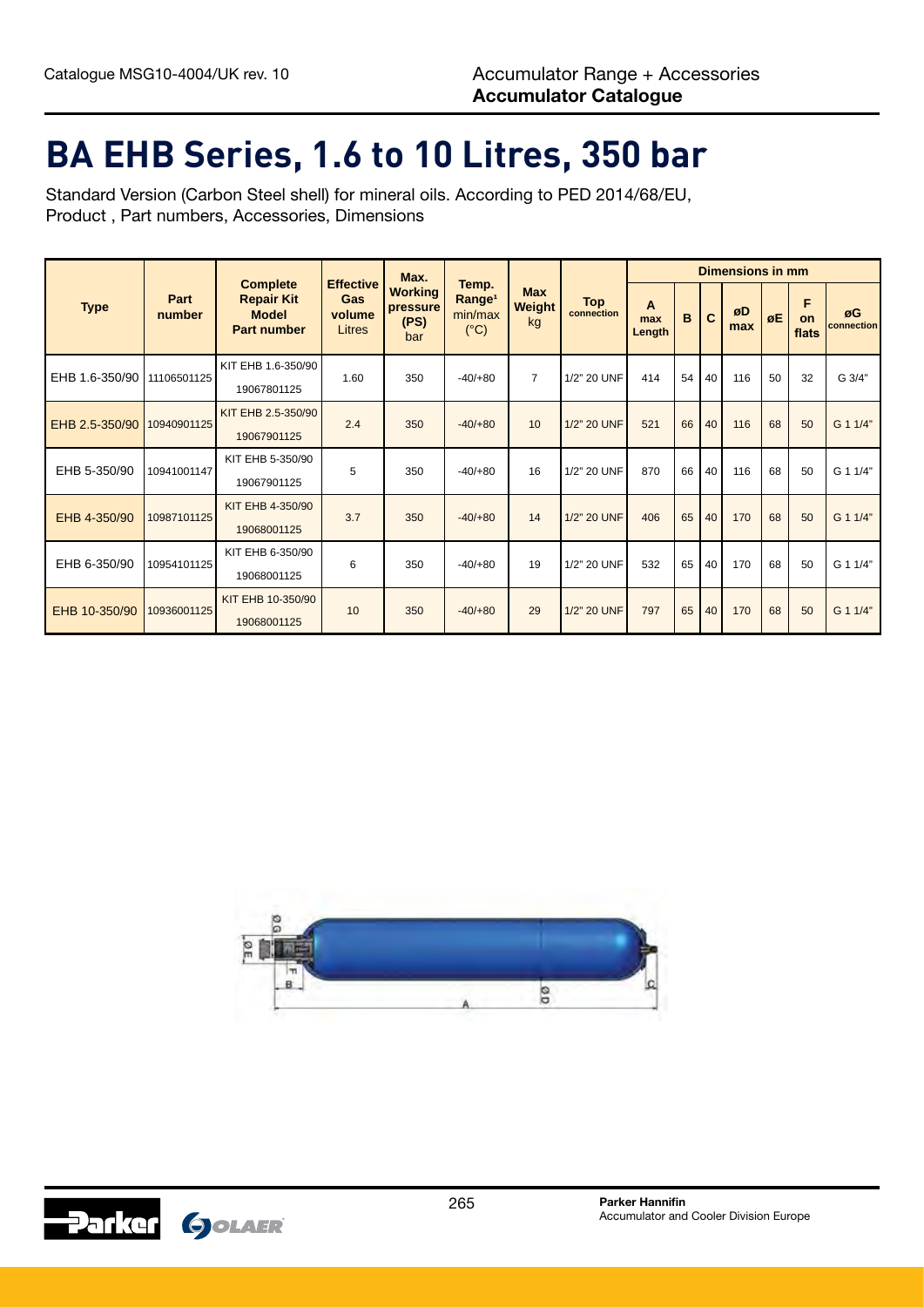## **BA series, Forged Shell Type 150 to 500 Litres, 267 bar**

Forged carbon steel shell temperature from - 40° up to 80°C

According to PED 2014/68/EU , ASME CODE SEC VIII DIV.1,SELO,CUTR

| <b>Type</b><br>Part number | <b>Regulation</b> | <b>Effective Gas</b><br>volume<br>Litres | <b>Max. Working</b><br>pressure (PS)<br>bar | <b>Max. Working</b><br>pressure (PS) psi<br><b>APP 22</b> | A Maxi<br>Length<br>mm | øD max l<br>mm | <b>Bottom con-</b><br>nection | <b>Top</b><br>connection |  |
|----------------------------|-------------------|------------------------------------------|---------------------------------------------|-----------------------------------------------------------|------------------------|----------------|-------------------------------|--------------------------|--|
| BA150-267                  | <b>CE ASME</b>    | 150                                      | 267                                         | 3872                                                      | 2050                   | 356            | G 3/4"                        | G1"1/2                   |  |
| 0957035CAS3710665OA        | <b>SELO CUTR</b>  |                                          |                                             |                                                           |                        |                |                               |                          |  |
| BA320-267                  | <b>CE ASME</b>    | 320                                      | 267                                         | 3872                                                      | 3200                   | 406            | G 3/4"                        | G1"1/2                   |  |
| 0957035CAS3610665OB        | <b>SELO CUTR</b>  |                                          |                                             |                                                           |                        |                |                               |                          |  |
| BA500-267                  | <b>CE ASME</b>    | 500                                      | 267                                         | 3872                                                      | 4850                   |                | G 3/4"                        | G1"1/2                   |  |
| 0957035CAS3610665OC        | <b>SELO CUTR</b>  |                                          |                                             |                                                           |                        | 406            |                               |                          |  |